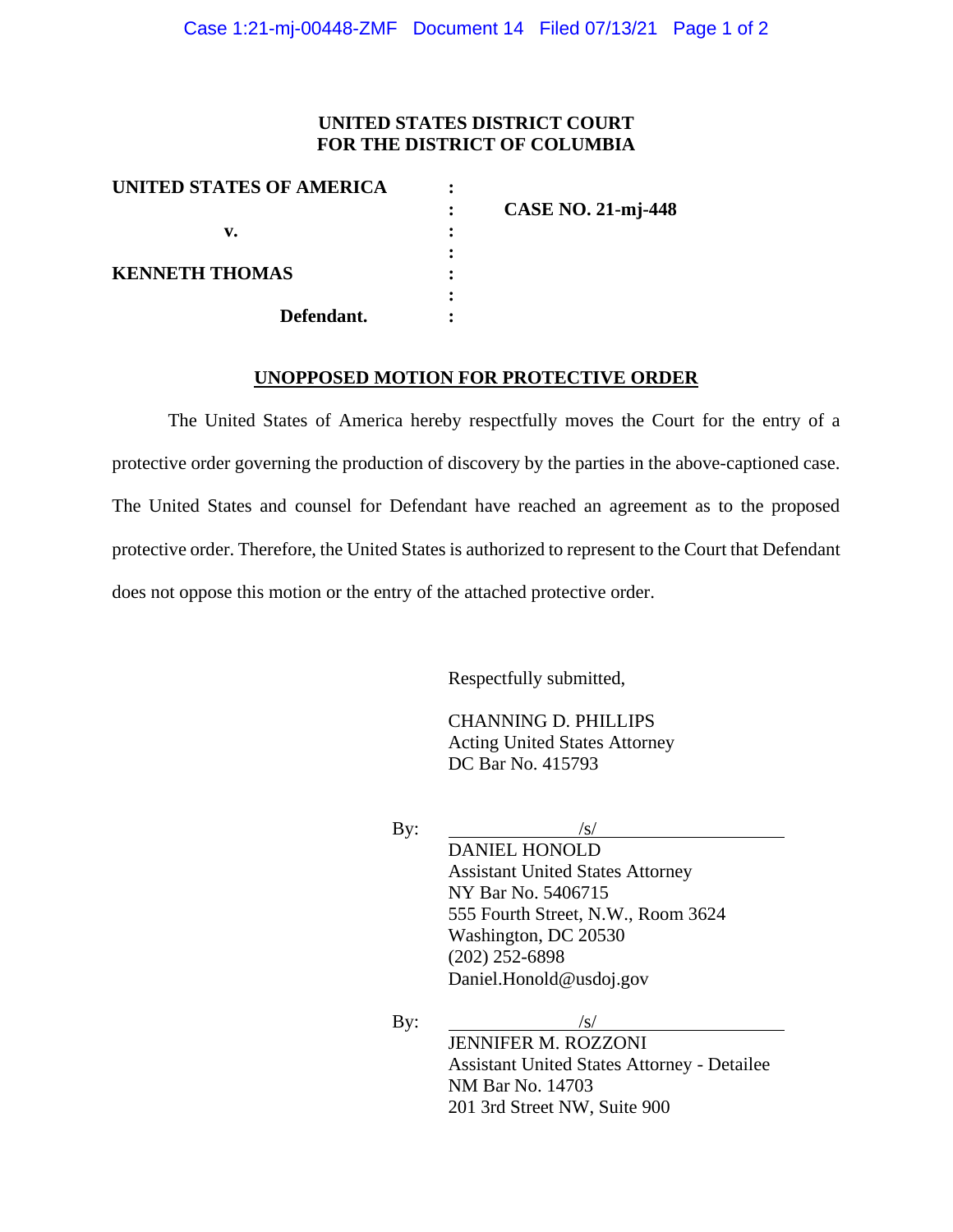New Mexico, 87102 505.224.1460 505.350.6818 Jennifer.M.Rozzoni@usdoj.gov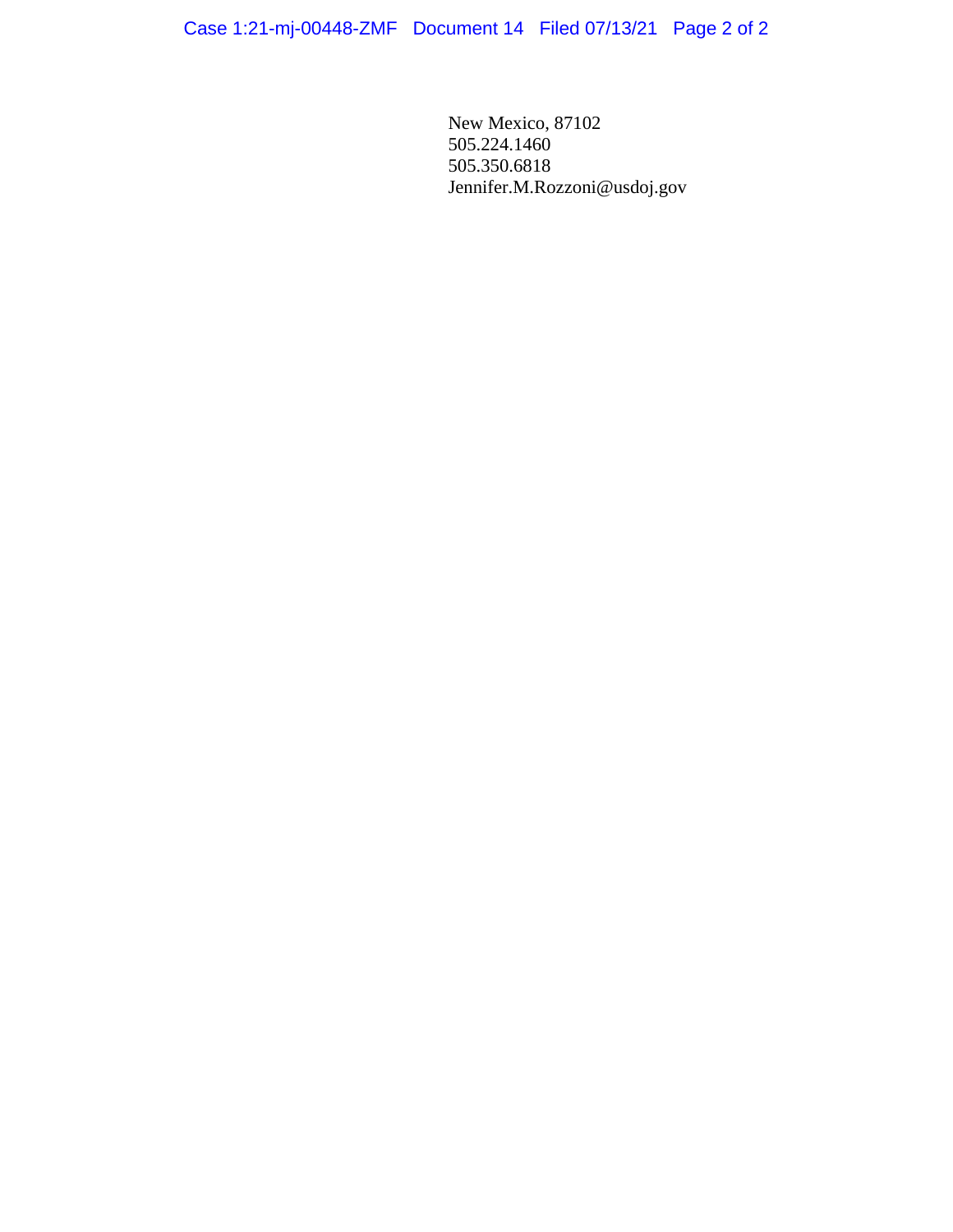## **UNITED STATES DISTRICT COURT FOR THE DISTRICT OF COLUMBIA**

| UNITED STATES OF AMERICA |                    |
|--------------------------|--------------------|
|                          |                    |
| v.                       | Case No. 21-mj-448 |
|                          |                    |
| <b>KENNETH THOMAS</b>    |                    |
|                          |                    |
|                          |                    |
| Defendant.               |                    |

#### **PROTECTIVE ORDER GOVERNING DISCOVERY**

To expedite the flow of discovery material between the parties and adequately protect the

United States' legitimate interests, it is, pursuant to the Court's authority under Fed. R. Crim. P.

16(d)(1) and with the consent of the parties, ORDERED:

1. **Materials Subject to this Order.** This Order governs materials provided by the

United States at any stage of discovery during this case and which the United States has

identified as either "Sensitive" or "Highly Sensitive." Examples of materials that the United

States may designate as "Sensitive" or "Highly Sensitive" pursuant to this Order include but are

not limited to:

- a. Personal identity information as identified in Rule 49.1 of the Federal Rules of Criminal Procedure, as well as telephone numbers, email addresses, driver's license numbers, and similar unique identifying information;
- b. Information regarding the government's confidential sources;
- c. Information that may jeopardize witness security;
- d. Contact information for, photographs of, and private conversations with individuals that do not appear to be related to the criminal conduct in this case;
- e. Medical or mental health records;
- f. Sources and methods law-enforcement officials have used, and will continue to use, to investigate other criminal conduct related to the publicly filed charges;
- g. Surveillance camera footage from the U.S. Capitol Police's extensive system of cameras on U.S. Capitol grounds;<sup>1</sup>

 $<sup>1</sup>$  To be clear, this does not include footage from body worn cameras from other police departments that responded</sup> on January 6, 2021, the vast amount of which the United States will *not* designate as Sensitive or Highly Sensitive. (Body worn camera footage will be marked Sensitive or Highly Sensitive only if it contains material described in paragraph one above or for a similar reason not anticipated by this Order.)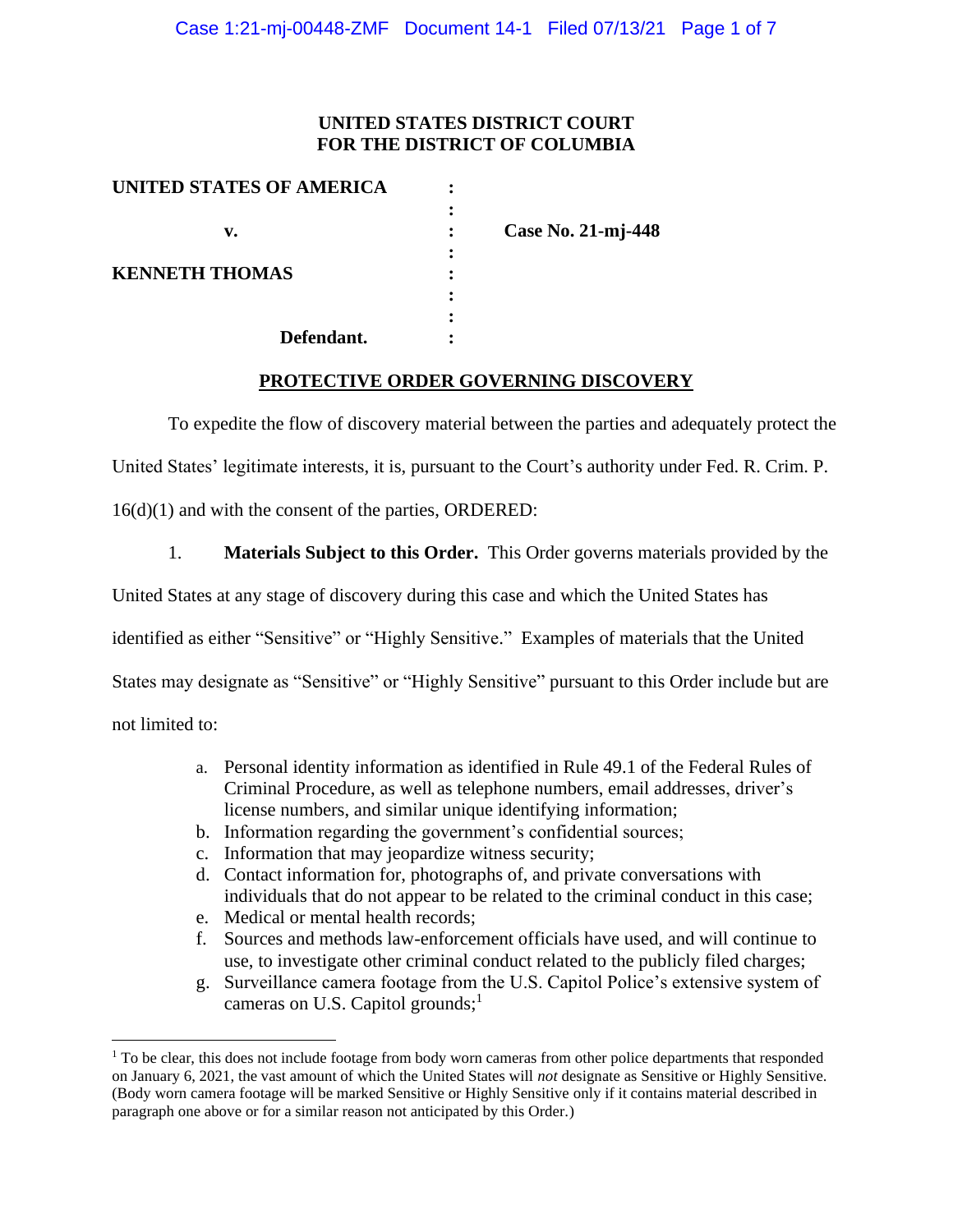- h. Repair estimates from the Architect of the Capitol;
- i. Materials designated as "security information" pursuant 2 U.S.C. §1979; and
- j. Tax returns or tax information.

This Order will not be used to designate materials as Sensitive or Highly Sensitive unless such designation is necessary for one of the reasons stated in this paragraph or for a similar reason not anticipated by this Order. The government agrees to make every effort to provide discovery in a manner that will allow for most discovery to be produced without such designations.

2. **Defendant.** Any reference to "Defendant" herein refers individually to each

defendant identified in the caption above.

3. **Legal Defense Team.** The "legal defense team" includes defense counsel

(defined as counsel of record in this case, including any post-conviction or appellate counsel)

and any attorneys, investigators, paralegals, support staff, and expert witnesses who are advising

or assisting defense counsel in connection with this case.

# 4. **Rules for the Handling of Sensitive and Highly Sensitive Materials.**

- a. **Limitations on Use.** Defendant and the legal defense team may use Sensitive and Highly Sensitive discovery materials solely in connection with the defense of this case and any other case connected to the events at the United States Capitol on January 6, 2021, including any post-conviction or appellate litigation, and for no other purpose, and in connection with no other proceeding, without further order of this Court.
- b. **Limitations on Dissemination.** No Sensitive or Highly Sensitive materials, or the information contained therein, may be disclosed to any persons other than Defendant, the legal defense team, or the person to whom the Sensitive or Highly Sensitive information solely and directly pertains or his/her counsel, without agreement of the United States or prior authorization from the Court.
- c. **Limitations on Reproduction.** Defendant, the legal defense team, and authorized persons shall not copy or reproduce the Sensitive or Highly Sensitive materials except in order to provide copies of the materials for use in connection with this case by Defendant, the legal defense team, the person to whom the Sensitive or Highly Sensitive information solely and directly pertains or his/her counsel, and other persons to whom the Court may authorize disclosure (collectively, "authorized persons").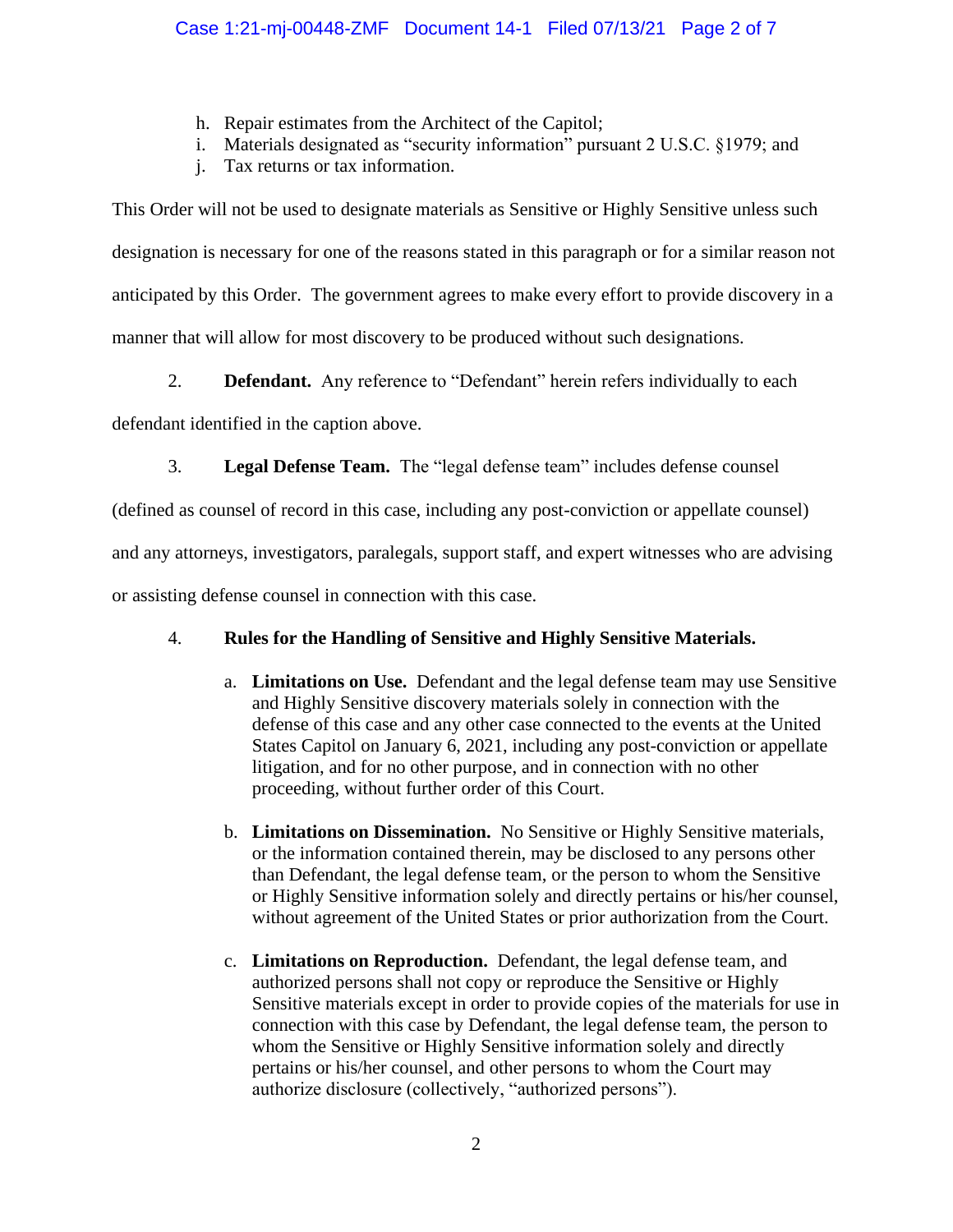If defense counsel provides Defendant access to Sensitive or Highly Sensitive materials, defense counsel must advise Defendant that Defendant may not record any personal identity information as identified in Rule 49.1 of the Federal Rules of Criminal Procedure or any telephone numbers, email addresses, driver's license numbers, and similar unique identifying information. By signing the attached affirmation, Defendant agrees not to do so.

Copies and reproductions, and any notes or records made in relation to the contents of the Sensitive and Highly Sensitive materials, are to be treated in the same manner as the original materials.

- d. **Court Filings.** Absent prior agreement by the parties or permission from the Court, no party shall disclose materials designated as Sensitive or Highly Sensitive in any public filing with the Court. Such materials shall be submitted under seal in accordance with Local Criminal Rule 49(f)(6). The Clerk of Court shall accept for filing under seal any filings made in compliance with that Rule and so marked by the parties pursuant to this Order.
- e. **Court Hearings.** The restrictions in this Order shall not limit either party in the use of the materials in judicial proceedings in this case. The procedures for use of designated Sensitive and Highly Sensitive materials during any hearing or the trial of this matter shall be determined by the parties and the Court in advance of the hearing or trial. No party shall disclose materials designated Sensitive or Highly Sensitive in open court without agreement by the parties that such materials may be disclosed in open court or prior authorization by the Court.

# 5. **Additional Rules for Handling of Sensitive Materials.** The following

additional terms apply to Sensitive materials:

a. **Storage.** Sensitive materials must be maintained in the custody and control of Defendant, the legal defense team, and authorized persons. This restriction shall not apply to the person to whom the Sensitive information solely and directly pertains or his/her attorney.

## 6. **Additional Rules for Handling of Highly Sensitive Materials.** The following

additional rules apply to Highly Sensitive materials:

a. **Additional Limitations on Dissemination.** Defense counsel may not provide a copy of Highly Sensitive materials to Defendant or permit Defendant to view such materials unsupervised by defense counsel or an attorney, investigator, paralegal, or support staff person employed by defense counsel.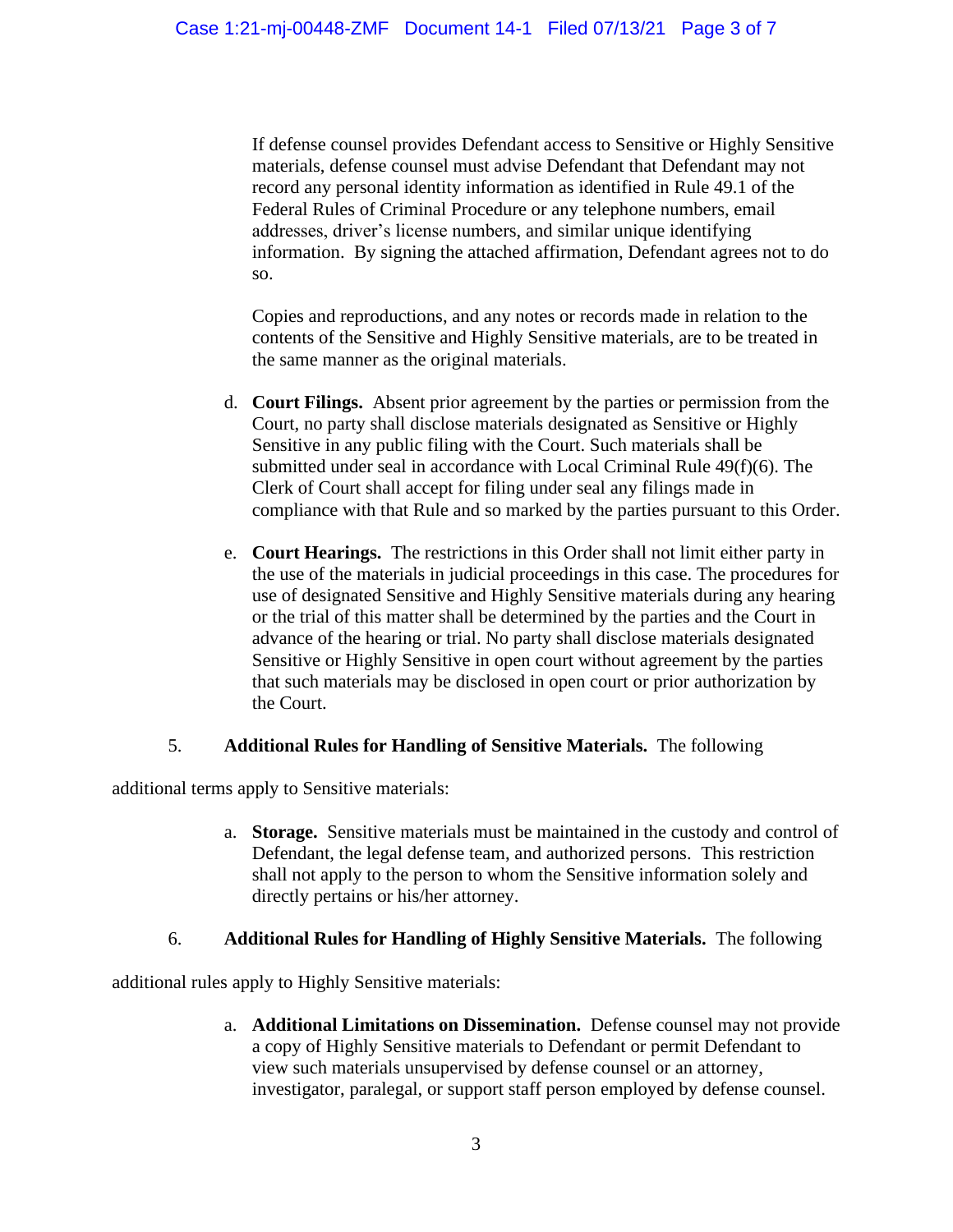The parties agree that defense counsel or an attorney, investigator, paralegal, or support staff person employed by defense counsel, may supervise Defendant by allowing access to Highly Sensitive materials through a cloudbased delivery system that permits Defendant to view the materials but does not permit Defendant the ability to download; provided that, prior to doing so, defense counsel first provides notice to the United States and allow the United States to file an objection with the Court if no agreement is reached.

- b. **Additional Limitations on Reproduction.** Counsel agrees that prior to showing materials to Defendant designated as Highly Sensitive, counsel or an attorney, investigator, paralegal, or support staff person employed by defense counsel will read Defendant the relevant parts of this Order, and remind Defendant of the consequences of violating the Order. If Defendant takes notes regarding Highly Sensitive materials, counsel or an attorney, investigator, paralegal, or support staff person employed by defense counsel must take reasonable steps to determine whether Defendant has copied any personal identity information as identified in Rule 49.1 of the Federal Rules of Criminal Procedure or any telephone numbers, email addresses, driver's license numbers, and similar unique identifying information.
- c. **Storage.** Highly Sensitive materials must be maintained in the custody and control of the legal defense team and authorized persons. This restriction shall not apply to the person to whom the Highly Sensitive information solely and directly pertains or his/her attorney.

7. **Viewing by Incarcerated Defendants.** If Defendant is in the custody of the

United States Marshals Service, defense counsel is authorized to provide a copy of discovery materials to the appropriate point of contact so that the defendant can view the discovery materials, subject to the terms of this Order.

8. **Disputes.** The parties shall make a good faith effort to resolve any dispute about a sensitivity designation before requesting the Court's intervention. The United States may agree to remove or reduce a sensitivity designation without further order of this Court. Whenever the redaction of specified information will resolve the basis for which a sensitivity designation was applied, the United States will agree to redaction, and such redaction will render the materials no longer subject to this Order. Any agreement to reduce or remove a sensitivity designation or to redact specific information shall be memorialized in writing.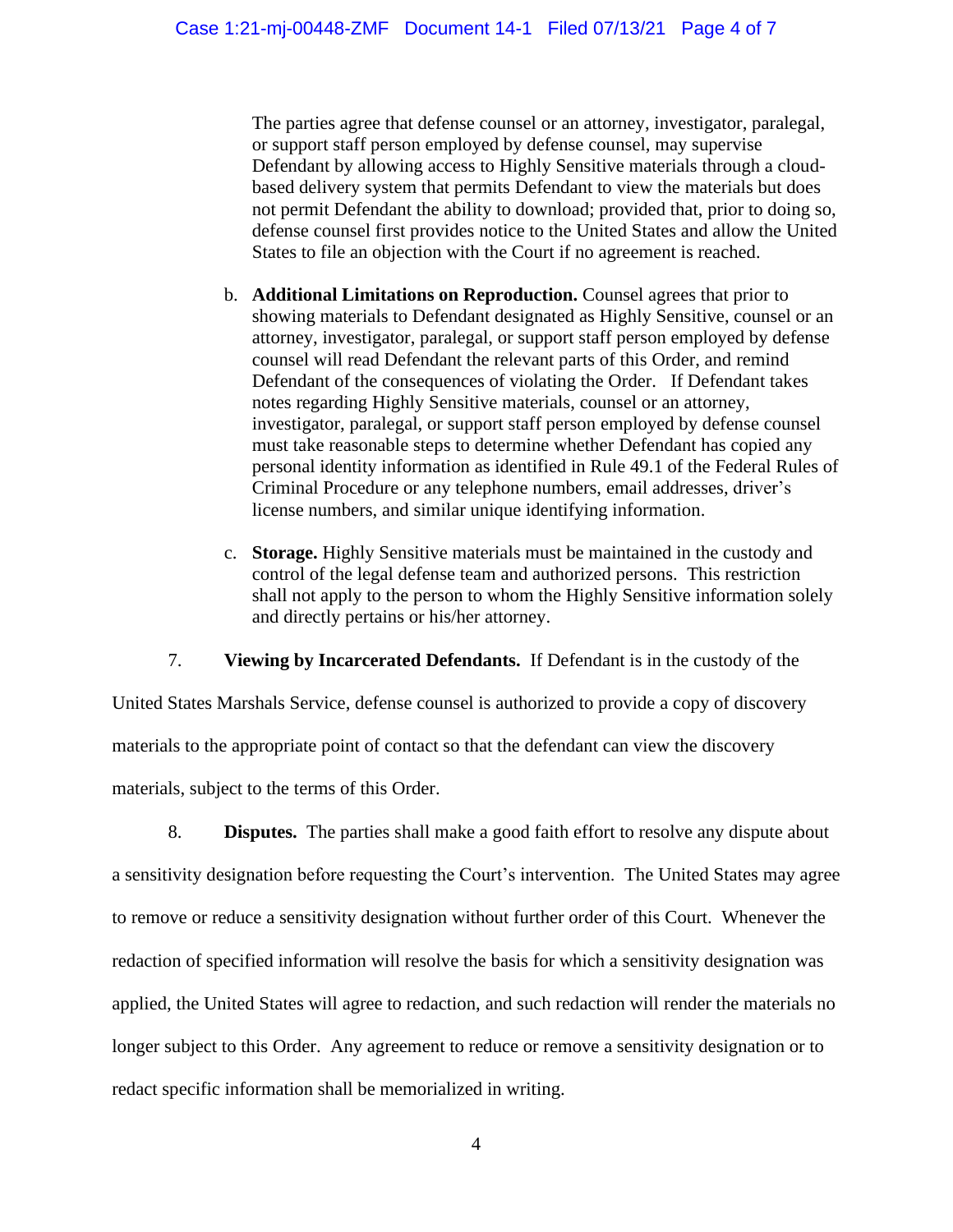#### Case 1:21-mj-00448-ZMF Document 14-1 Filed 07/13/21 Page 5 of 7

9. **Modification Permitted.** Nothing in this Order shall prevent any party from seeking modification of this Order nor prevent the defense from contesting a sensitivity designation. The parties agree that the burden of demonstrating the need for a protective order remains with the government at all times.

10. **Failure not Waiver.** The failure by the United States to designate any materials as Sensitive or Highly Sensitive upon disclosure shall not constitute a waiver of the United States' ability to later designate the materials as Sensitive or Highly Sensitive but the government must separately identify and memorialize the changed status of those materials in writing.

11. **Automatic Exclusions from this Order.** This Order does not apply to materials that:

- a. Are, or later become, part of the public court record, including materials that have been received in evidence in this or other public trials or hearings;
- b. Were derived directly from Defendant or that pertain solely to Defendant. Examples of such materials include Defendant's own financial records, telephone records, digital device downloads, social media records, electronic communications, arrest records, and statements to law enforcement; 2 and
- c. Materials that the defense obtains by means other than discovery.
- 12. **Government's Discovery Obligations.** Nothing in this Order modifies the

United States' obligations at any stage of discovery in this case pursuant to Federal Rules of

Criminal Procedure 16 and 26.2, Local Criminal Rule 5.1, 18 U.S.C. § 3500 (the Jencks Act),

and the government's general obligation to produce exculpatory and impeachment information in

criminal cases.

 $2$  Discoverable materials that were derived directly from Defendant or that pertain solely to Defendant are exempt from this Order regardless of whether the United States has designated any such materials as "Sensitive" or "Highly Sensitive" because the same materials are being provided or made available to co-defendants or other persons charged in connection with the events at the United States Capitol on January 6, 2021.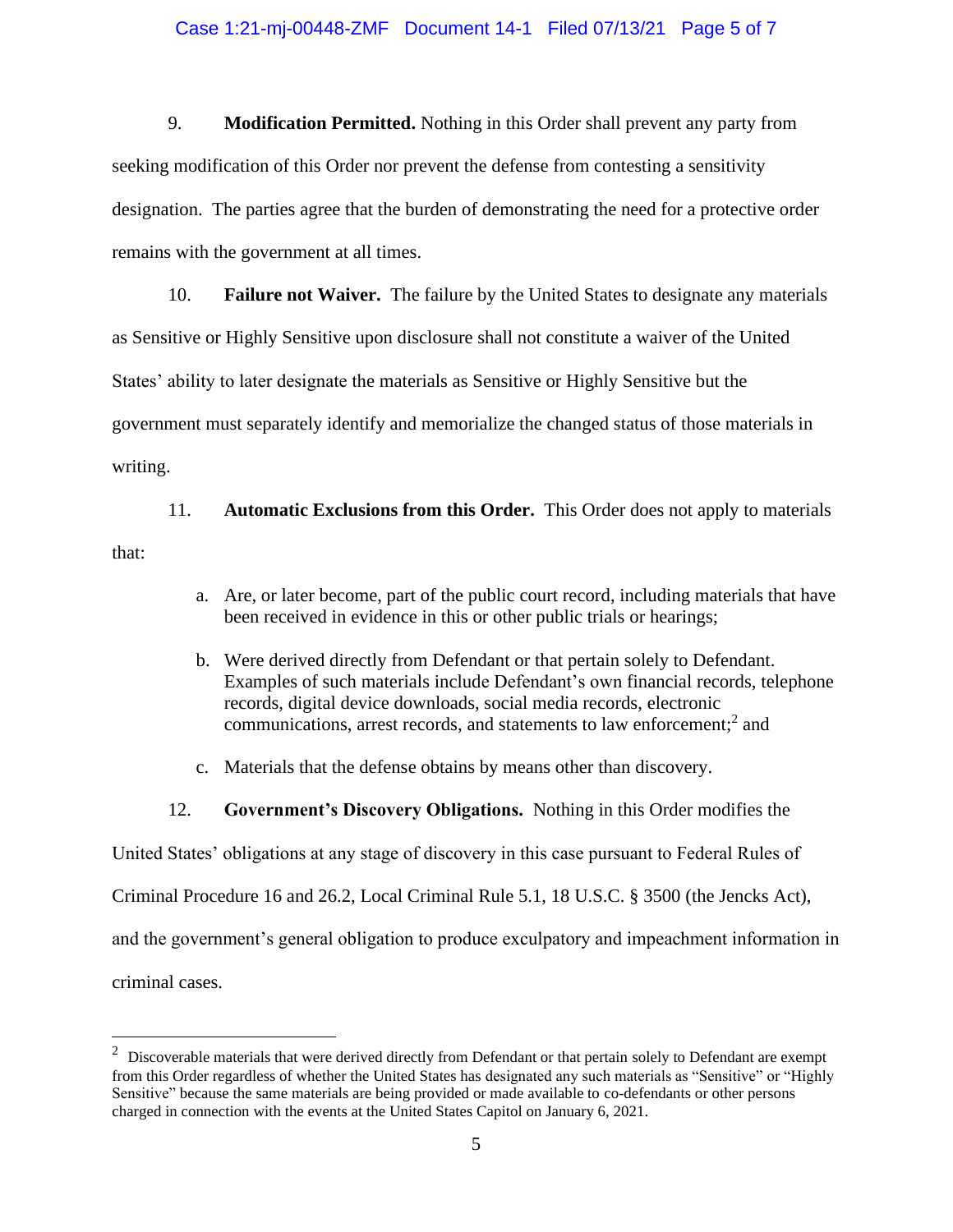#### Case 1:21-mj-00448-ZMF Document 14-1 Filed 07/13/21 Page 6 of 7

13. **Defense Counsel's Obligations.** Defense counsel must provide a copy of this Order to, and review the terms of this Order with, members of the legal defense team, Defendant, and any other person, before providing them access to Sensitive or Highly Sensitive materials. Defense counsel must obtain a fully executed copy of Attachment A before providing Defendant access to Sensitive or Highly Sensitive materials, and must file a copy with the Court within one week of execution.

14. **No Ruling on Discoverability or Admissibility**. This Order does not constitute a ruling on the question of whether any particular material is properly discoverable or admissible and does not constitute any ruling on any potential objection to the discoverability or admissibility of any material.

15. **Duration.** The terms of this Order shall remain in effect after the conclusion of this case and the parties shall be bound by it unless otherwise ordered by the Court.

**SO ORDERED** this \_\_\_\_\_ day of \_\_\_\_\_\_\_\_\_\_, 2021.

HONORABLE G. MICHAEL HARVEY United States Magistrate Judge

\_\_\_\_\_\_\_\_\_\_\_\_\_\_\_\_\_\_\_\_\_\_\_\_\_\_\_\_\_\_\_\_\_\_\_\_\_